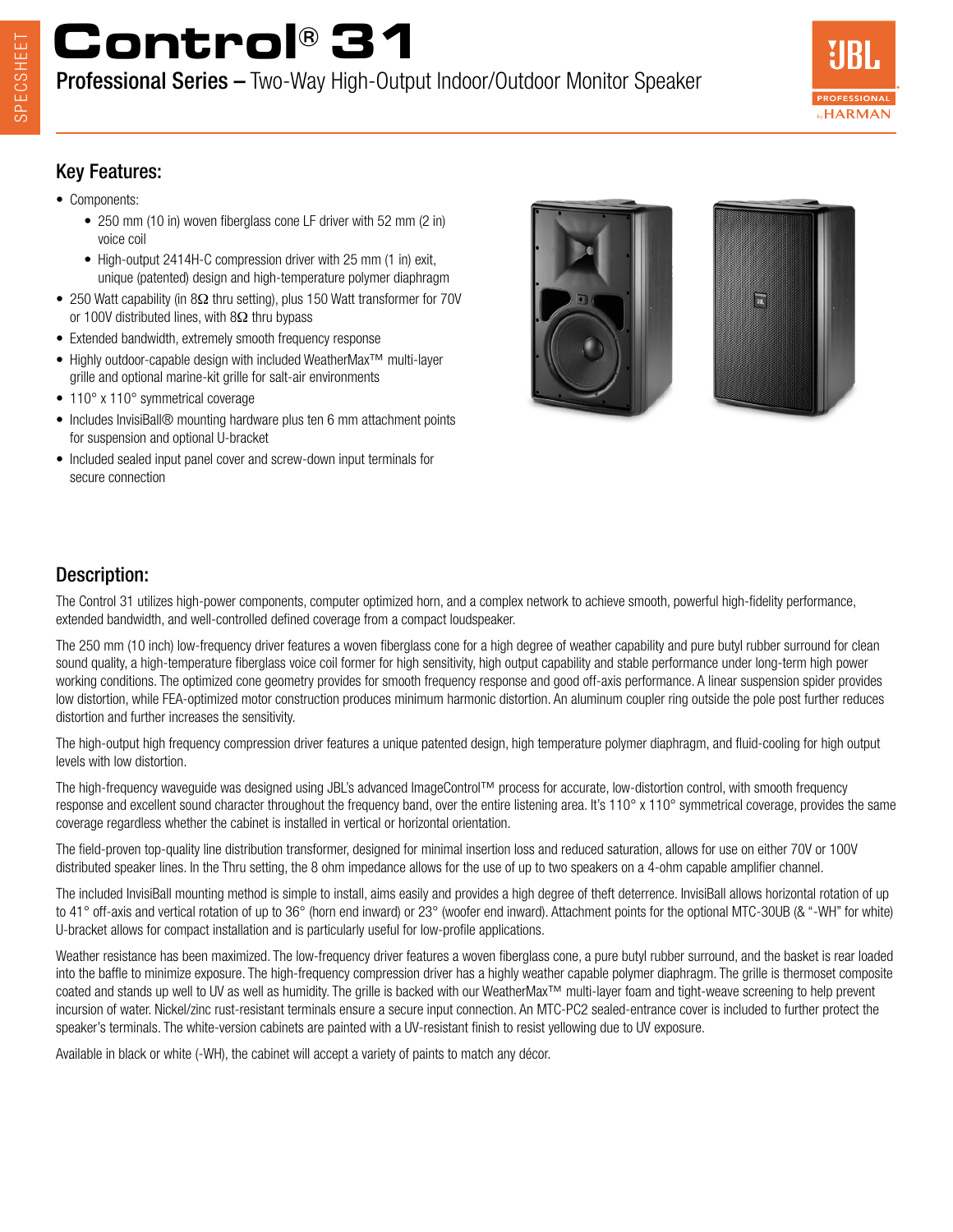## **Control® 31** Professional Series – Two-Way High-Output Indoor/Outdoor Monitor Speaker



#### Specifications:

| System                                  |                                                                                                                                                                                                                                                                                 |
|-----------------------------------------|---------------------------------------------------------------------------------------------------------------------------------------------------------------------------------------------------------------------------------------------------------------------------------|
| Frequency Range (-10 dB) <sup>1</sup>   | 33 Hz – 19 kHz                                                                                                                                                                                                                                                                  |
| Frequency Response (±3 dB) <sup>1</sup> | 42 Hz - 14 kHz                                                                                                                                                                                                                                                                  |
| Power Ratings <sup>2</sup>              | 250 W (1000 W peak), 2 hrs.                                                                                                                                                                                                                                                     |
|                                         | 200 W (800 W peak), 100 hrs.                                                                                                                                                                                                                                                    |
| Maximum SPL @ 1m <sup>3</sup>           | 116 dB continuous (123 dB peak)                                                                                                                                                                                                                                                 |
| Nominal Sensitivity <sup>4</sup>        | 92 dB                                                                                                                                                                                                                                                                           |
| Coverage Angle <sup>5</sup>             | 110° x 110°                                                                                                                                                                                                                                                                     |
| Directivity Factor (Q)                  | 5.7, averaged 500 Hz to 10 kHz                                                                                                                                                                                                                                                  |
| Directivity Index (DI)                  | 7.3 dB, averaged 500 Hz to 10 kHz                                                                                                                                                                                                                                               |
| Nominal Impedance                       | 8 ohms                                                                                                                                                                                                                                                                          |
| Crossover Type                          | 2nd order low-pass, 2nd order high-pass, plus<br>conjugate shaping circuitry                                                                                                                                                                                                    |
| <b>Transformer Taps</b>                 | 70V: 150W, 75W, 38W, 19W                                                                                                                                                                                                                                                        |
|                                         | 100V: 150W, 75W, 38W                                                                                                                                                                                                                                                            |
|                                         | Insertion Loss: < 0.65 dB at any tap setting<br>Thru Setting: 8Ω nominal                                                                                                                                                                                                        |
| Recommended High-Pass                   | Protective 40 Hz high-pass (24 dB/oct) for any<br>transformer tap and for $8\Omega$ operation                                                                                                                                                                                   |
| Transducers                             |                                                                                                                                                                                                                                                                                 |
| Low Frequency                           | 250 mm (10 in) woven-fiberglass cone with pure<br>butyl rubber surround, 52 mm (2 in) voice coil<br>on high-temperature fiberglass voice coil former,<br>optimized cone geometry, linear suspension spider,<br>FEA-optimized motor construction, aluminum ring<br>on pole piece |
| <b>High Frequency</b>                   | JBL 2414H-C compression driver with 25 mm<br>(1 in) diaphragm and voice coil diameter, high<br>temperature polymer diaphragm, JBL-patented<br>design, fluid-cooled                                                                                                              |
| <b>Physical</b>                         |                                                                                                                                                                                                                                                                                 |
| <b>Enclosure Material</b>               | High impact Polystyrene (HIPS) with 10% glass<br>fill plus patent-pending internal 5 mm foamed<br>polyurethane secondary mold for additional cabinet<br>density                                                                                                                 |
| Grille                                  | Zinc-plated and thermoset-composite coated steel,<br>WeatherMax <sup>™</sup> multi-layer foam with tight-weave<br>mesh vapor barrier                                                                                                                                            |
| Installation                            | InvisiBall wall-mounting system included. Ten 6<br>mm attachment points on cabinet for suspending<br>or for optional U-bracket. One 6 mm secondary<br>safety attachment point (for forged shoulder steel<br>eyebolt, not included) on back panel.                               |

| Environmental          | IP-55 per IEC529. Exceeds MilSpec 810 for<br>humidity, salt-spray, temperature & UV. Passes<br>MilStd-202F for salt spray. Optional MTC-30MK<br>marine-kit grille increases longevity in highly<br>corrosive environments.                         |
|------------------------|----------------------------------------------------------------------------------------------------------------------------------------------------------------------------------------------------------------------------------------------------|
| Termination            | Screw-down terminal strip, zinc-plated copper<br>based, nickel-plated metal screws and washers.<br>Accepts up to 9 mm outside 4 mm inside open<br>lugs (#6, #8, or #10 lug), plus bare wire (up to 12<br>AWG / 2.5 mm2).                           |
| <b>Agency Rating</b>   | Transformer is listed per UL1876                                                                                                                                                                                                                   |
| Colors                 | Black (RAL9004) or white (-WH, RAL9003)                                                                                                                                                                                                            |
| Dimensions             | 593 x 372 x 345 mm (23.3 x 14.6 x 13.5 in)                                                                                                                                                                                                         |
| Weight (each)          | 18.8 kg (41.5 lb)                                                                                                                                                                                                                                  |
| Shipping Weight (each) | 22.0 kg (48.5 lb)                                                                                                                                                                                                                                  |
| Included Accessories   | » 1 pc MTC-PC2 input panel cover, InvisiBall<br>wall-mounting system, 6 mm x 305 mm InvisiBall<br>hex wrench                                                                                                                                       |
| Optional Accessories   | » MTC-30MK Marine-Kit Grille in black or white<br>(-WH), consisting of grille and protective covers<br>for baffle screws<br>» MTC-30CM (&-WH) Ceiling-Mount Adapter for<br>installing speaker down from the ceiling<br>» MTC-30UB (&-WH) U-Bracket |

1 In half-space (on-wall, 2pi)

<sup>2</sup> At 8Ω setting. Continuous Pink Noise rating is IEC-shaped pink noise with a 6 dB crest factor. Continuous Program Power is defined as 3 dB above the Continuous Pink Noise Rating and is a conservative expression of the system's ability to handle normal speech and music program material.

<sup>3</sup> Calculated from sensitivity and power handling, exclusive of power compression

4 Half-space (on-wall), averaged 100 Hz – 10 kHz, 2.83V

<sup>5</sup> Coverage angles typical within 600 Hz – 4 kHz range and average between 300 Hz and 16 kHz

JBL continually engages in research related to product improvement. Changes introduced into existing products without notice are an expression of that philosophy.